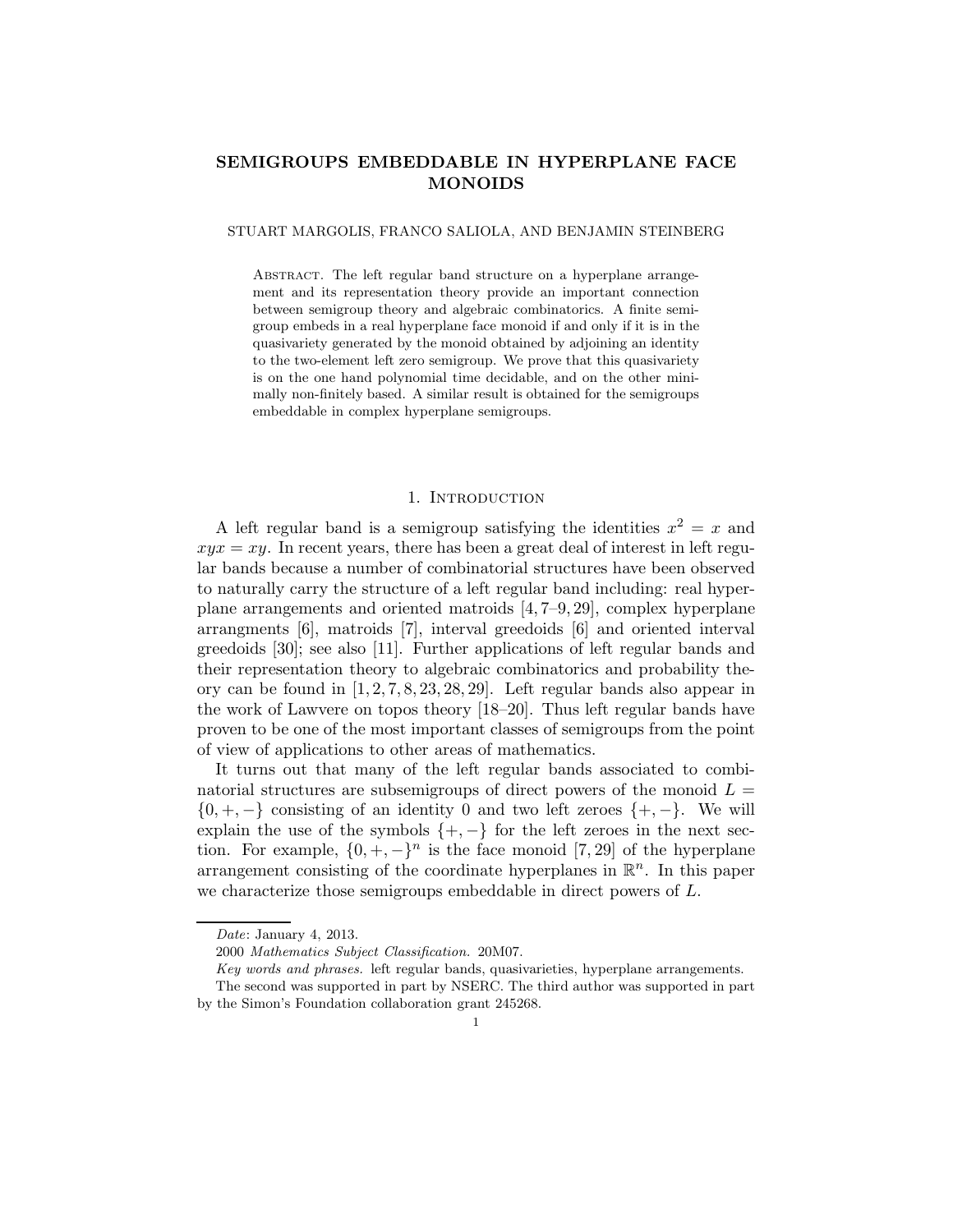#### 2 STUART MARGOLIS, FRANCO SALIOLA, AND BENJAMIN STEINBERG

It is well known, cf. [27, Proposition 7.3.2], that the variety of left regular bands is generated by L. The only proper subvarieties of left regular bands are the trivial variety, the variety of left zero semigroups, the variety of semilattices and the variety of left normal bands [5, 12]. It was thus a huge surprise when Mark Sapir exhibited uncountably many quasivarieties of left regular bands [33]. Moreover, he produced a countable anti-chain in the lattice of left regular band quasivarieties, each of whose members is generated by a finite left regular band [33].

It is then entirely natural from the point of view of semigroup theory to ask what is the quasivariety generated by L and whether it is finitely based. Recall that a *quasi-identity* is a universally quantified formal implication of the form

$$
(u_1 = v_1) \wedge \cdots \wedge (u_n = v_n) \implies u = v
$$

where  $u_i, v_i, u, v$  are words over some alphabet, for  $1 \leq i \leq n$ . For example, the left cancellation law is the quasi-identity  $xy = xz \implies y = z$ . There is an obvious notion of what it means for a semigroup to satisfy a quasiidentity. For instance, a semigroup is left cancellative if and only if it satisfies the left cancellation law.

A class of semigroups defined by quasi-identities is called a *quasivariety* [10]. Quasivarieties alternatively can be described as classes of semigroups closed under isomorphism, subsemigroups, direct products and ultraproducts [10]. If S is a finite semigroup, then the quasivariety  $qv(S)$ generated by S consists of all semigroups embeddable in a direct power of S, or equivalently of all semigroups whose homomorphisms to S separate points. In particular, if  $T$  is a finite semigroup we have the following exponential time algorithm to determine if T belongs to  $qv(S)$ : compute all  $|S|^{|T|}$  maps from T to S; check which are homomorphisms and check if they suffice to separate points. It is well known that this can be turned into a non-deterministic polynomial time (NP) algorithm to decide membership in  $\alpha$ (S) [3]. If  $\alpha$ (S) has a finite basis of quasi-identities, then clearly membership in  $qv(S)$  for finite semigroups can be decided in polynomial time.

It is known that  $qv(L)$  contains finitely many proper subquasivarieties, all of which are finitely based [13]. Let  $ZL$  be the result of adjoining a multiplicative zero element to  $L$ . Our main result is the following.

**Theorem 1.** The quasivarieties  $qv(L)$  and  $qv(ZL)$  are not finitely based, *but have polynomial time membership algorithms.*

More precise descriptions of these quasivarieties will be given in the body of the article.

*Remark* 2*.* As noted above, the membership problem for the quasivariety generated by a finite semigroup  $S$  (or more generally a finite universal algebra) is in the complexity class NP. See [3] for example. Jackson and McKenzie [15] showed, among other related results, that there is a finite semigroup S such that the membership problem for  $qv(S)$  is NP-complete.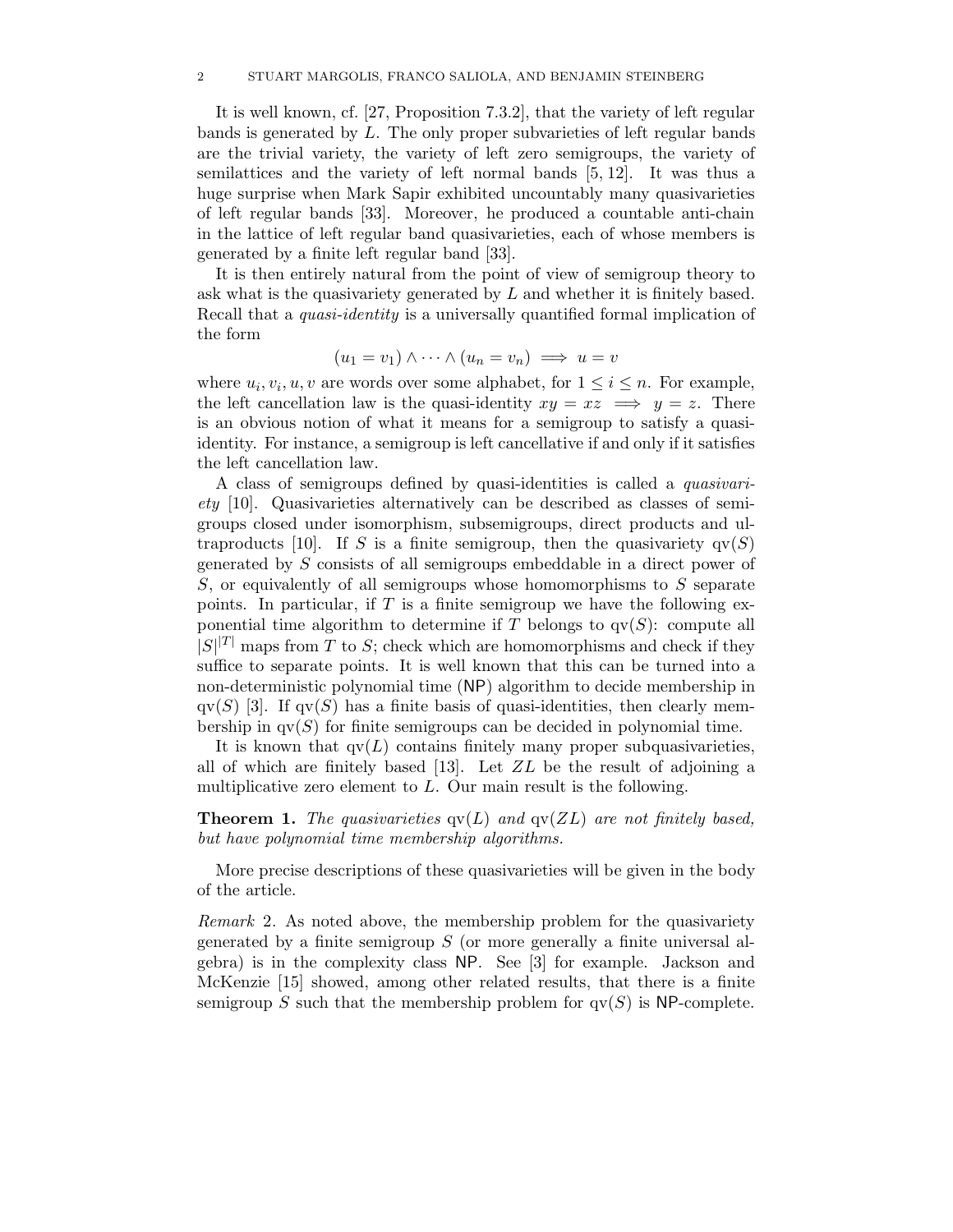Thus Theorem 1 shows that having a finite basis of quasi-identities is not the only way that a finite semigroup can have a polynomial time algorithm for membership in the quasivariety it generates. This is not the first example of such a phenomenon, but we emphasize that it does show that the language of quasi-identities is not powerful enough to capture finitely generated quasivarieties with polynomial time membership. The search for such a formalism is a worthy problem.

# 2. Historical background

The finite basis problems for the identity theory and quasi-identity theory of varieties and quasivarieties of semigroups, and more generally for universal algebras, have a long and extensive history. In this section we provide background on this work, mainly for semigroups, to put the results of the current paper in context.

Lyndon [21] proved that every universal algebra on a two-element set has a finite basis for its identities. Shafaat [34] proved that the lattice of quasivarieties of any universal algebra on a two-element set is a two-element chain. It follows that the quasivariety generated by a two-element universal algebra is a variety and thus has a finite basis for its quasi-identities.

For three-element universal algebras and three-element semigroups the situation is radically different. Gorbunov [14] constructed a universal algebra with two unary operations possessing no independent basis of quasiidentities. Sapir [31] proved that the three-element monogenic aperiodic semigroup  $C_{3,1} = \{x, x^2, x^3 = x^4\}$  has no independent basis of quasiidentities. Thus the main result of this paper gives another example of a three-element semigroup with no finite basis of identities. The question of whether  $L$  has an independent basis of identities is still open. See the last section of the paper on open problems.

Important classes of semigroups have also been studied with respect to the question of finite bases of identities and quasi-identities. Oates and Powell [25] proved that every finite group has a finite basis for its identities. Olshanskii [26] proved that a finite group  $G$  has a finite basis of quasiidentities if and only if every nilpotent subgroup of  $G$  is abelian. Sapir [31] extended this latter result to the class of completely simple semigroups. A completely simple semigroup  $S$  has a finite basis of quasi-identities if and only if  $S$  is a rectangular group, which by definition is the direct product of a group and a rectangular band (equivalently S has a Rees matrix representation in which the structure matrix has all entries the identity element of its maximal subgroup), such that every nilpotent subgroup of  $S$  is abelian.

The most general results about finite semigroups with respect to finite bases of quasi-identities appeared in [16]. We recall some definitions. The monogenic semigroup with index i and period p is  $C_{i,p}$ , the semigroup with presentation  $\langle x | x^i = x^{i+p} \rangle$ . The index of a finite semigroup is the maximum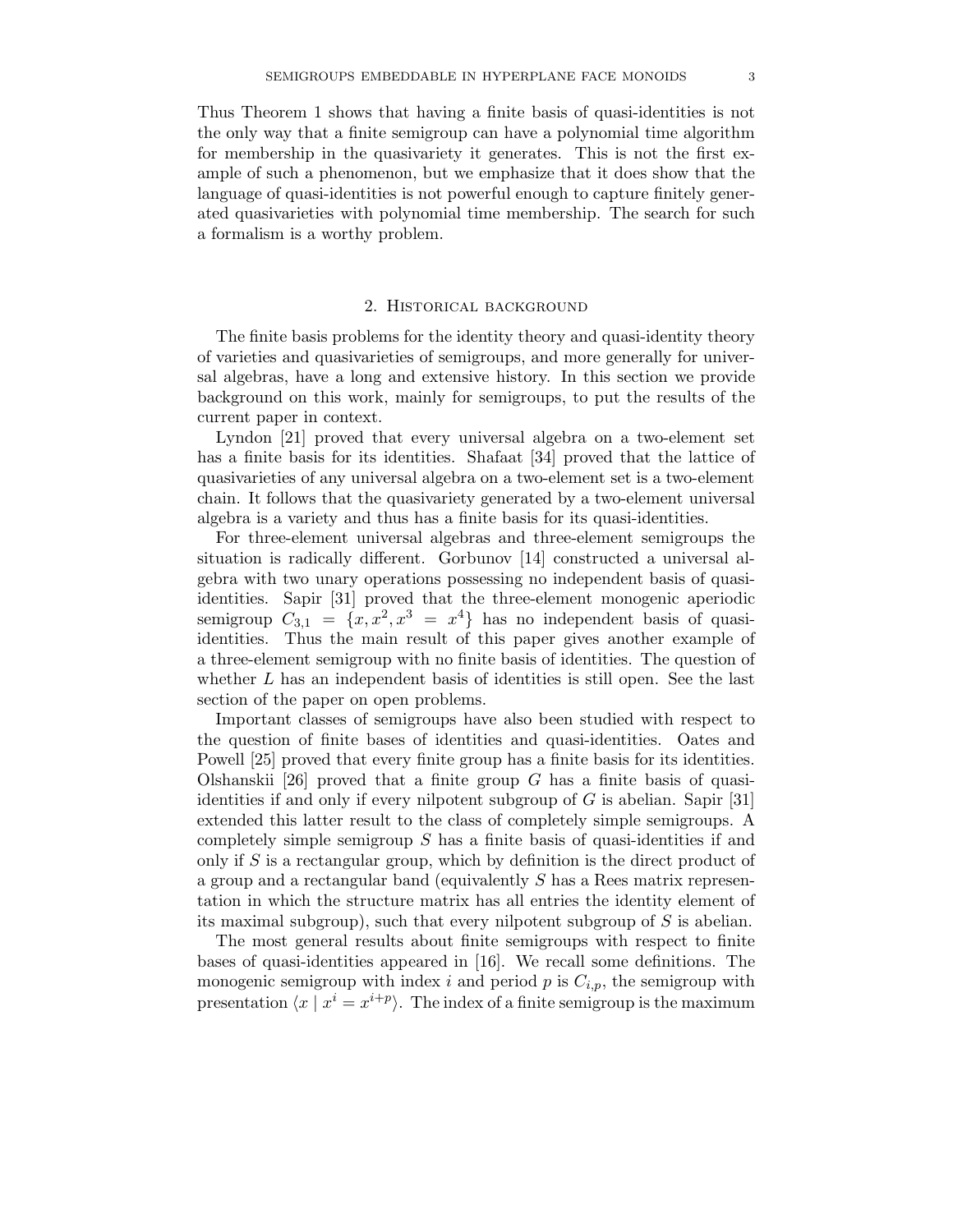index of any of its monogenic semigroups. A semigroup S is *proper* 3 *nilpotent* if it has a zero 0, is not a semigroup with all products equal to 0 and  $S^3 = 0$ . Jackson and Volkov [16] prove that if S is any finite semigroup that generates a quasivariety that contains either a proper 3-nilpotent semigroup or has index at least 3, then  $S$  has no finite basis for its quasi-identities. This includes Sapir's results [31] about the aperiodic monogenic semigroup of order (and index) 3. The main proof techniques of [16] reduce the general case to this one.

It is still a major open problem as to whether it is decidable if a finite semigroup has a finite basis of either its identities or quasi-identities. For the identity theory of finite semigroups, the notion of inherently non-finitely based (INFB) semigroups, has proved extremely useful. A finite semigroup S is INFB if every locally finite variety  $V$  containing  $S$  is not finitely based. A well known example of an INFB is the six element semigroup consisting of all the  $2\times 2$  matrix units, the identity matrix and the zero matrix. While there has been much progress on the finite basis problem for finite semigroups, the general problem remains open. See [35] for an extensive survey of this area. We remark that for universal algebras, the problem is undecidable [24].

For quasivarieties, there is the analogous notion of inherently non-finitely quasi-identity based (INFQB). There are examples of INFQB universal algebras [17], but no finite semigroup is INFQB [22]. A related property is that of being strongly non-finitely quasi-identity based (SNFQB). A universal algebra  $A$  is SNFQB if whenever  $A$  is contained in a quasivariety  $Q$  generated by a finite number of finite algebras, then Q is not finitely based. Thus the results of [31] and [16] say that the monogenic semigroup  $C_{i,p}$  is SNFQB as long as  $i > 2$  as well as any proper 3-nilpotent semigroup. The results of [26] and  $[31]$  imply that a completely simple semigroup S is SNFQB if and only if S either contains a non-abelian nilpotent subgroup or the idempotents of S are not a subsemigroup. The paper [16] discusses a general framework in which the properties INFQB and SNFQB are special cases.

Thus the question of whether it is decidable if a finite semigroup has a finite basis of quasi-identities has been reduced to the case that the semigroup has index at most 2. Finite semigroups of index 1 are exactly the class of completely regular semigroups, that is, semigroups that are unions of their subgroups. Aperiodic completely regular semigroups are exactly bands. Gerhard and Shafaat [13] proved that any normal band has a finite basis of quasi-identities. Recall that a band is normal if it satisfies the identity  $xyzw = xzyw$ . It is well known that a band S is normal if and only if it is locally a semilattice, that is,  $eSe$  is a semilattice for every  $e \in S$ . This in turn is equivalent to the condition that neither the left regular band L nor its dual R, consisting of two right zeroes and an identity, is a subsemigroup of S.

Thus the main result Theorem 1 of this paper shows that L and the dual semigroup R are the smallest bands generating a non-finitely based quasivariety. Therefore, the varieties of left regular bands and right regular bands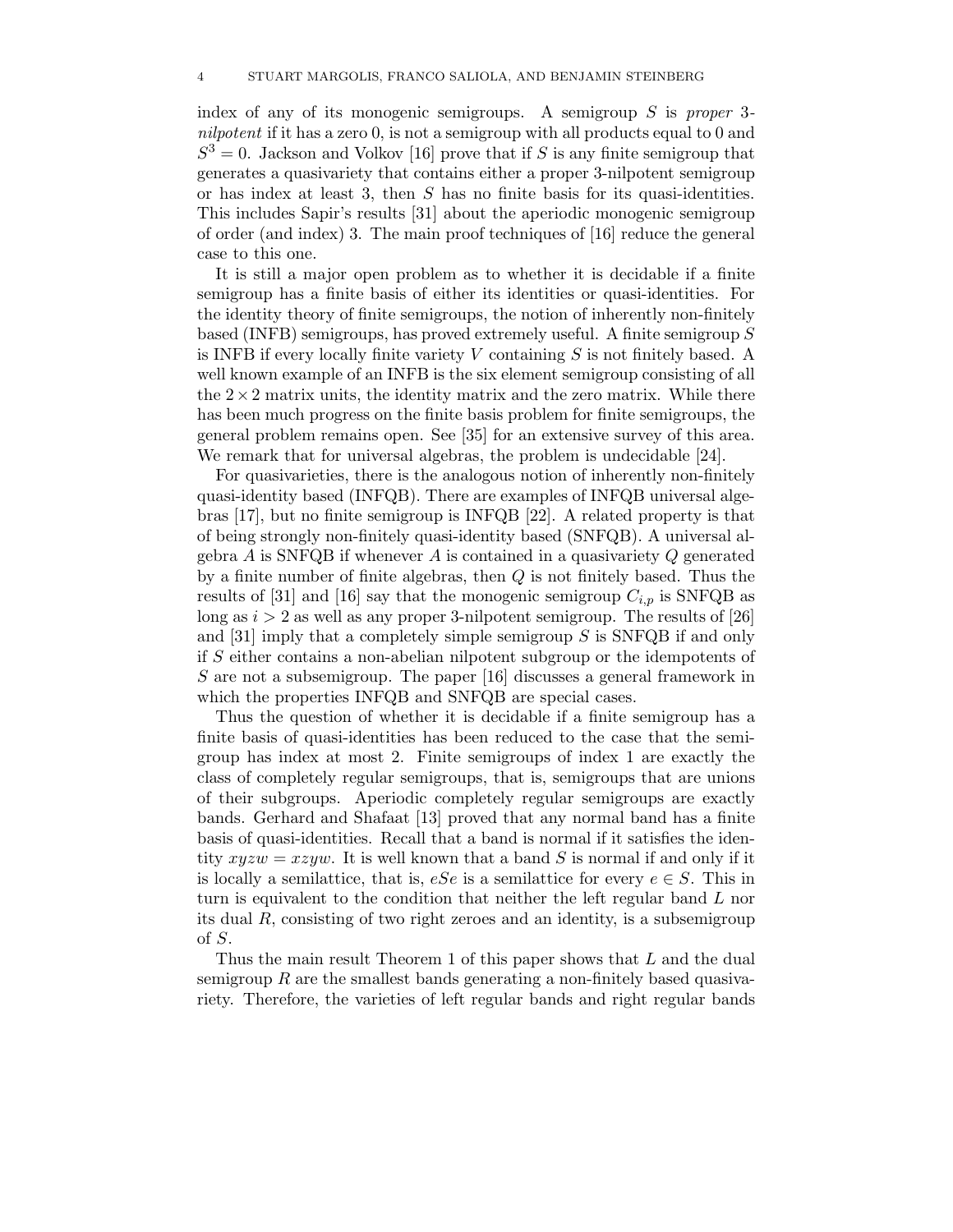are the smallest varieties of bands that contain a non-finitely based quasivariety. It is an open question whether  $L$  and  $R$  are SNFQB within the class of bands or all finite semigroups. On the other hand, in an unpublished part of his thesis [32], Mark Sapir proved that the variety  $\llbracket x^2 = x, xyz = xyzxz \rrbracket$ contains finite semigroups  $S$  that are SNFQB. This latter variety of bands contains, but is strictly bigger than, the variety of left regular bands. As far as we know, prior to this work there were no examples of a left regular band without a finite basis. It is reasonable to ask if  $L$  is SNFQB with respect to left regular bands, bands, or all finite semigroups. Neither the techniques of Sapir's thesis [32] nor the techniques of this paper shed light on this problem as far as we see. See the last section of this paper for a further discussion of this problem.

#### 3. Hyperplane arrangements and their face monoids

We gather here the basic definitions, properties and examples of hyperplane arrangements and hyperplane face monoids. See [4,7–9,29] for further details and examples.

A *hyperplane arrangement*  $\mathcal{A}$  in  $\mathbb{R}^d$  is a finite set of hyperplanes in  $\mathbb{R}^d$ . We restrict our attention to *central* hyperplane arrangements, that is arrangements where all the hyperplanes contain  $0 \in \mathbb{R}^d$ . Each hyperplane  $H \in \mathcal{A}$ determines two open half-spaces of  $\mathbb{R}^d$  denoted  $H^+$  and  $H^-$ . The choice of which half-space to label + or  $-$  is arbitrary, but fixed.

A *face* of A is a nonempty intersection of the form

$$
F=\bigcap_{H\in\mathcal{A}}H^{\sigma_H},
$$

where  $\sigma_H \in \{+, -, 0\}$  and  $H^0 = H$ . The sequence  $\sigma(F) = (\sigma_H)_{H \in \mathcal{A}}$  is the *sign sequence* of F. A *chamber* C is a face such that  $\sigma_H(C) \neq 0$  for all  $H \in \mathcal{A}$ .

The next figure contains an example of a hyperplane arrangement with its sign sequence. The hyperplanes are given by the  $x$ -axis and the lines at angles  $2\pi/3$  and  $4\pi/3$  with respect to the x-axis.



FIGURE 1. The sign sequences of the faces of the hyperplane arrangement in  $\mathbb{R}^2$  consisting of three distinct lines.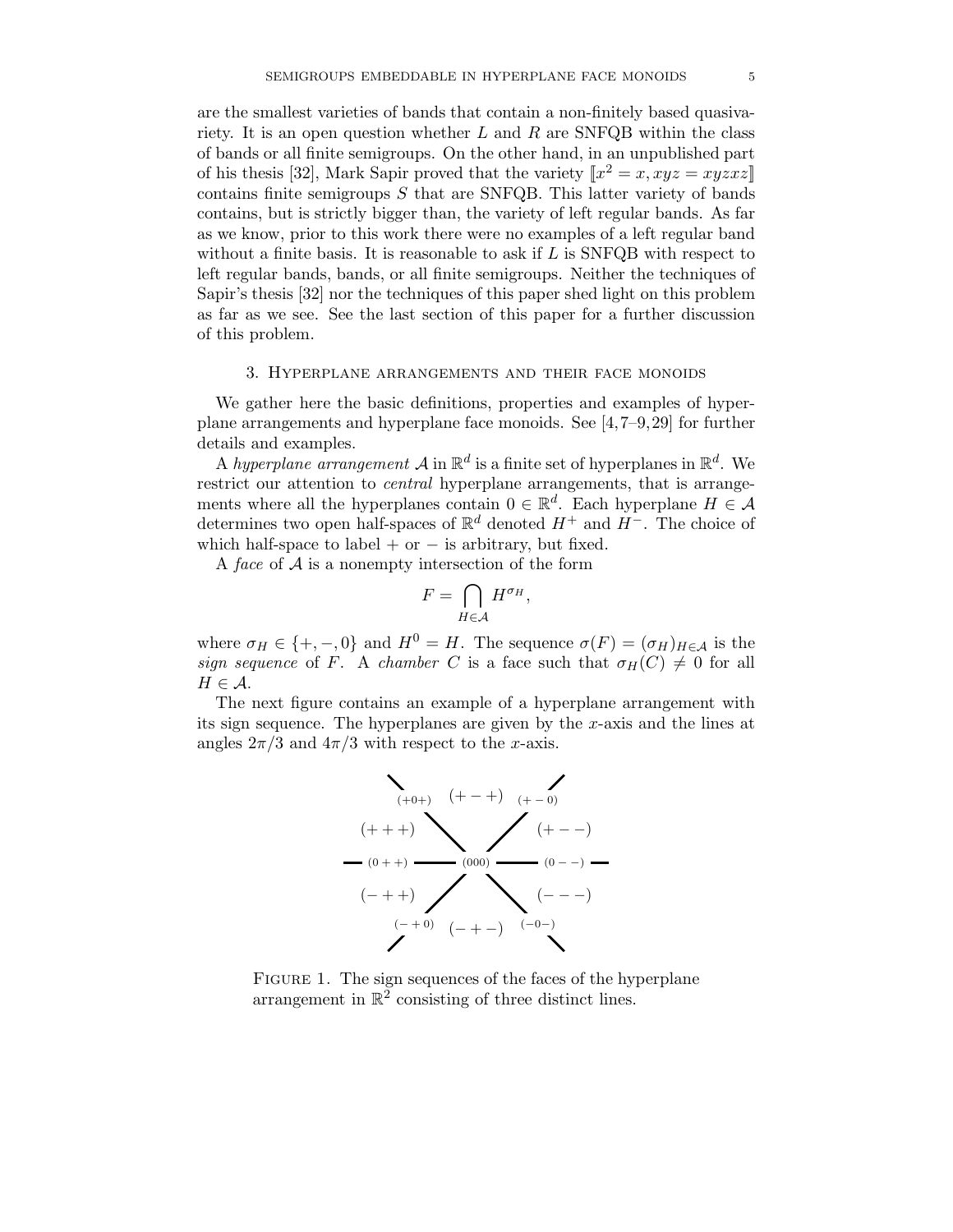For  $F, G \in \mathcal{F}$  the product  $FG$  is the face of A with sign sequence

$$
\sigma_H(FG) = \begin{cases} \sigma_H(F), & \text{if } \sigma_H(F) \neq 0, \\ \sigma_H(G), & \text{if } \sigma_H(F) = 0. \end{cases}
$$

*Remark* 3*.* There is a nice geometric interpretation of this product. The face F G is the face that one enters by moving a *small* positive distance along any straight line from  $F$  to  $G$ .

The following proposition is obvious from the definition of the product in a hyperplane monoid. It justifies our use of the term geometric left regular band and the notation  $\{0, +, -\}$  for L.

**Proposition 4.** *Let* A *be a hyperplane arrangement with* n *hyperplanes. Then the hyperplane face monoid of*  $\mathcal A$  *is a submonoid of*  $\{0, +, -\}^n$ .

Therefore every hyperplane face monoid is in  $qv(L)$ . Since the hyperplane arrangement consisting of the origin in  $\mathbb{R}^1$  has face monoid L, it follows that the quasivariety generated by all hyperplane monoids is the same as the quasivariety generated by  $L$  and that a finite semigroup embeds in a hyperplane face monoid if and only if it belongs to  $qv(L)$ .

To explain the complex hyperplane analogue, it is convenient to give an alternative description of the hyperplane face monoid. Let  $\mathbf{s}: \mathbb{R} \longrightarrow L$  be the mapping defined by

$$
\mathbf{s}(x) = \begin{cases} +, & \text{if } x > 0 \\ 0, & \text{if } x = 0, \\ -, & \text{if } x < 0. \end{cases}
$$

Suppose that the hyperplane arrangement  $A$  in  $\mathbb{R}^d$  is defined by the linear forms  $f_1 = 0, \ldots, f_n = 0$ . Define a mapping  $\sigma : \mathbb{R}^d \longrightarrow L^n$  by

$$
\sigma(\vec{x}) = (\mathbf{s}(f_1(\vec{x})), \ldots, \mathbf{s}(f_n(\vec{x}))).
$$

It is not hard to see that  $\sigma(\vec{x})$  is the sign sequence of the face of the hyperplane arrangement containing  $\vec{x}$  and hence  $\mathcal{F} = \sigma(\mathbb{R}^d)$ .

Let us define an analogue of **s** for the complex numbers. Let Z be the left regular band  $\{0, +, -, i, j\}$  in which  $\{i, j\}$  is a left zero semigroup,  $\{0, +, -\}$ is a copy of L and L fixes i, j on both sides. Note that  $ZL \cong \{0, +, -, i\}.$ Conversely, we can separate points of  $Z$  into  $ZL$  by on the one hand factoring out the ideal  $\{i, j\}$  and on the other mapping  $\{0, +, -\}$  to 0 and i, j to  $+$ ,  $-$ (respectively). Thus  $qv(ZL) = qv(Z)$ .

Now define  $\psi: \mathbb{C} \longrightarrow Z$  as follows. Here  $\Im(z)$  is the imaginary part of the complex number z.

$$
\psi(z) = \begin{cases} i, & \text{if } \Im(z) > 0 \\ j, & \text{if } \Im(z) < 0 \\ \mathbf{s}(z), & \text{if } z \in \mathbb{R} \end{cases}
$$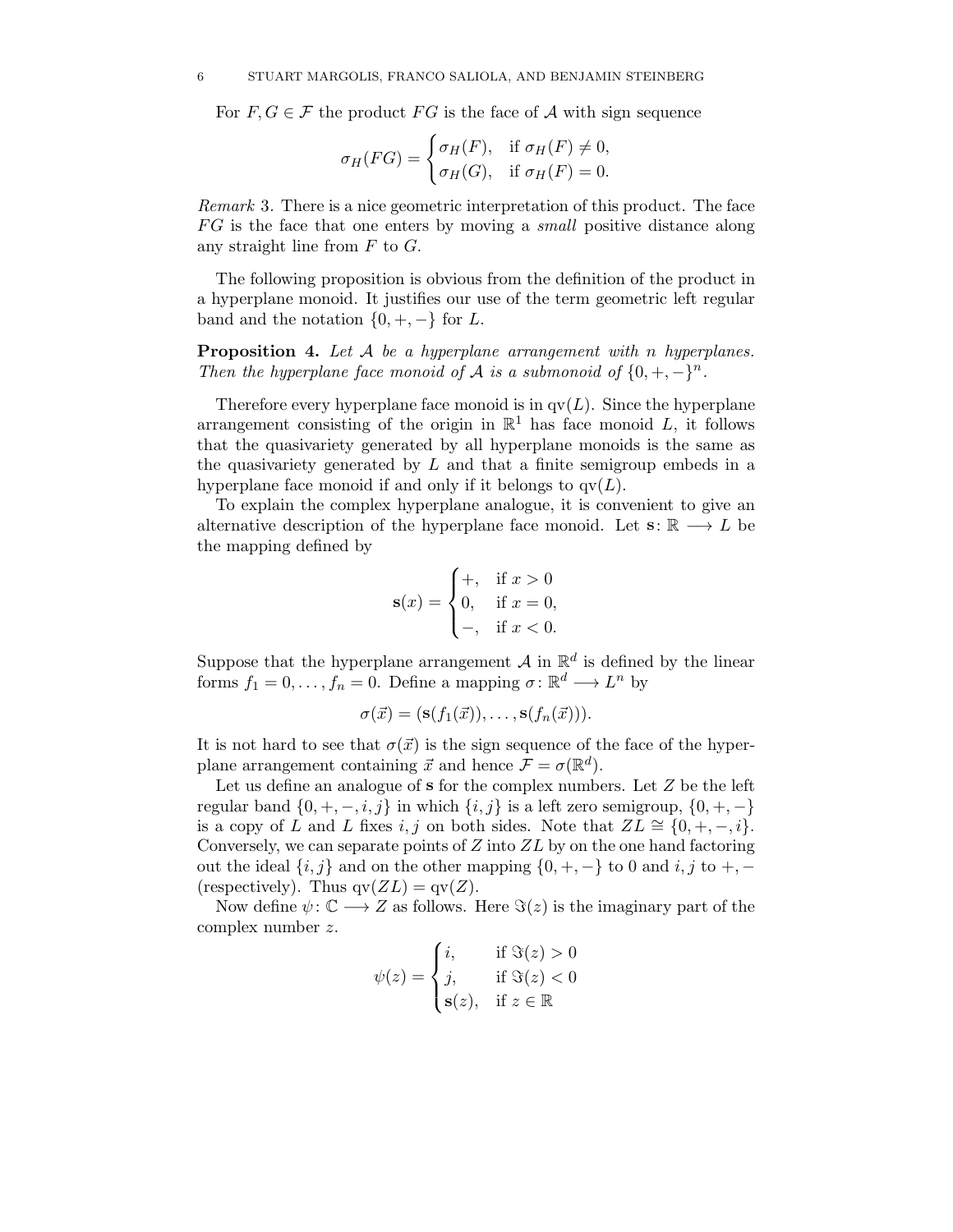If A is a complex hyperplane arrangement in  $\mathbb{C}^d$  given by complex linear forms  $f_1 = 0, \ldots, f_n = 0$ , then we can define a mapping  $\Psi: \mathbb{C}^d \longrightarrow \mathbb{Z}^n$  by

$$
\Psi(\vec{z})=(\psi(f_1(\vec{z}),\ldots,\psi(f_n(\vec{z}))).
$$

One can show that  $\mathcal{F} = \Psi(\mathbb{C})$  is a submonoid of  $Z^n$  called the hyperplane face monoid of  $A$ . See [6] for details. The hyperplane face monoid of the arrangement in  $\mathbb{C}^n$  given by  $z_i = 0$ , for  $i = 1, \ldots, n$ , has face monoid  $Z^n$ and hence a finite left regular band embeds in a complex hyperplane face monoid if and only if it belongs to  $qv(ZL)$ .

# 4. A polynomial time description of embeddability in hyperplane face monoids

Every left regular band is a poset via its *R*-order. In other words, if S is a left regular band and we define  $x \leq y$  by  $yx = x$ , then  $(S, \leq)$  is a poset. The *connected components* of a poset  $(P, \leq)$  are the equivalence classes of the equivalence relation  $\sim$  generated by  $\leq$ . Note that  $a \sim b$  if and only if we can find a zig-zag sequence  $a = a_0 \le a_1 \ge a_2 \le \cdots \ge a_n = b$ . The connected components of P are precisely the connected components of the Hasse diagram of  $P$ , or equivalently of the order complex of  $P$ . Recall that the order complex of a poset  $P$  is the simplicial complex whose simplices are the chains in P. For convenience, we write  $a \sim_n b$  if there is a zig-zag path from  $a$  to  $b$ , as above, of length  $n$  (note that we allow equalities and so  $\sim_n \subseteq \sim_{n+1}$ ).

**Proposition 5.** *Let* S *be a left regular band. Then the connected component relation on* S *is the least congruence on* S *whose corresponding quotient is a left zero semigroup.*

*Proof.* A homomorphism of left regular bands is order-preserving and hence maps connected components into connected components. As the connected components of a left zero semigroup are singletons, it follows that the connected component relation  $\sim$  is contained in the kernel of any homomorphism to a left zero semigroup. Since  $\leq$  is compatible with left multiplication, it is immediate that  $\sim$  is compatible with left multiplication. On the other hand, since  $x > xy$ , it is immediate that  $x \sim xy$  and so  $\sim$  is a congruence and  $S/\sim$  is a left zero semigroup.  $\Box$ 

If S is a left regular band and  $a \mathcal{L} b$  (i.e.,  $Sa = Sab$ ), then we define

$$
S_{a,b} = \{ s \in S \mid sa = sb \}.
$$

Notice that  $S_{a,b}$  is a left ideal of S containing a, b. Let us say that a left regular band S satisfies condition (CC) if whenever  $a \mathcal{L} b$  and  $a, b$  are in the same connected component of  $S_{a,b}$ , then we have  $a = b$ . Let  $Q_n$  be the quasi-identity that states that  $a \mathcal{L} b$  and  $a \sim_n b$  in  $S_{a,b}$  implies  $a = b$ . For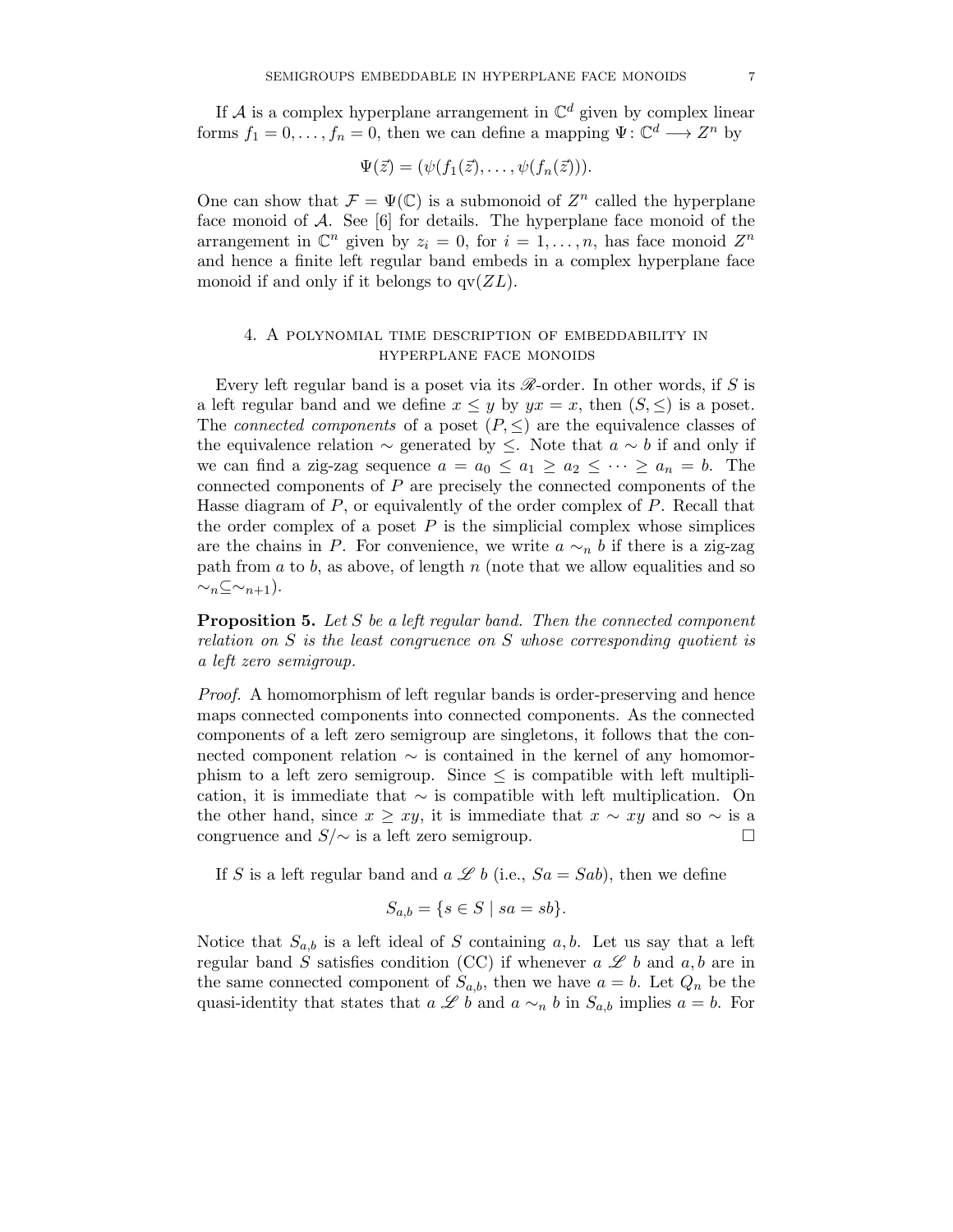example,  $Q_3$  is the quasi-identity:

$$
(ab = a) \land (ba = b) \land (a_1a = a_1b) \land (a_2a = a_2b) \land (a_3a = a_3b)
$$
  
 
$$
\land (a_1a = a) \land (a_1a_2 = a_2) \land (a_3a_2 = a_2) \land (a_3b = b) \implies a = b.
$$

Observe that S satisfies (CC) if and only if it satisfies  $Q_n$  for all n. Hence the class of bands satisfying (CC) is a quasivariety. Actually we can bound n by, say,  $|S| + 2$  because we can remove repetitions in the middle of our zig-zag (we may need a repetition at the beginning and at the end to make the zig-zag start by going up and end by going down). Thus (CC) can be checked in polynomial time in  $|S|$ . Alternatively, for each  $a \mathscr{L} b$ , we can compute the comparability graph of the poset  $S_{a,b}$  in polynomial time and then do a depth-first search to check if  $b$  can be reached from  $a$  by a zig-zag path.

**Theorem 6.** *A left regular band* S *belongs to* qv(L) *if and only if it satisfies condition (CC).*

*Proof.* Let Q be the quasivariety of left regular bands satisfying (CC). Clearly  $L \in Q$  so it remains to show  $Q \subseteq qV(L)$ . Since a quasi-identity involves only finitely many variables, a semigroup S belongs to a quasivariety if and only if all its finitely generated subsemigroups belongs do. Thus we may assume without loss of generality that  $S$  is finitely generated and hence finite (as the variety of left regular bands is locally finite). We proceed by induction on  $|S|$  with the cases  $|S| = 0, 1$  being clear. Every semilattice embeds in a direct power of the two-element semilattice and so  $qv(L)$  contains all semilattices. Recall that the relation *L* is a congruence on any left regular band and the quotient  $S/Z$  is a semilattice by a well known result of Clifford. Thus  $S/\mathscr{L} \in qV(L)$  and so we can separate any two elements of S that are not  $\mathscr{L}\text{-related by homomorphism into }L.$ 

Suppose now that  $a \mathcal{L} b$ . Note that in a left regular band, every left identity is also an identity. Suppose that  $c \in S$  is not an identity and that  $ca \neq cb$ . Then we have a homomorphism  $\varphi: S \longrightarrow cS$  given by  $\varphi(s) = cs$ (using that  $csct = cst$ ) and  $\varphi$  separates a, b. As cS is a proper subsemigroup of S, it follows by induction that there is a homomorphism  $\psi: cS \longrightarrow L$  separating ca, cb. Thus  $\psi\varphi$  separates a, b. Thus we may assume that  $S \setminus S_{a,b}$  is either empty or consists of only the identity. The canonical homomorphism  $S \longrightarrow (S_{a,b}/\sim) \cup \{1\}$  separates a, b by definition of (CC). As it is well known and easy to see that any left zero semigroup with adjoined identity belongs to  $qv(L)$ , this completes the proof in light of Proposition 5.

**Corollary 7.** *A finite left regular band embeds in a hyperplane monoid if and only if it satisfies condition (CC).*

Suppose now that S is a left regular band and  $a, b \in S$  with  $a \mathscr{L} b$ . Define  $S'_{a,b} = \{s \in S_{a,b} \mid a \in Ss\}$ . Note that  $S'_{a,b}$  is a subsemigroup of  $S_{a,b}$  containing a, b. Let us say that S satisfies (CC') if whenever a L b and a, b are in the same connected component of  $S'_{a,b}$  one has  $a = b$ . The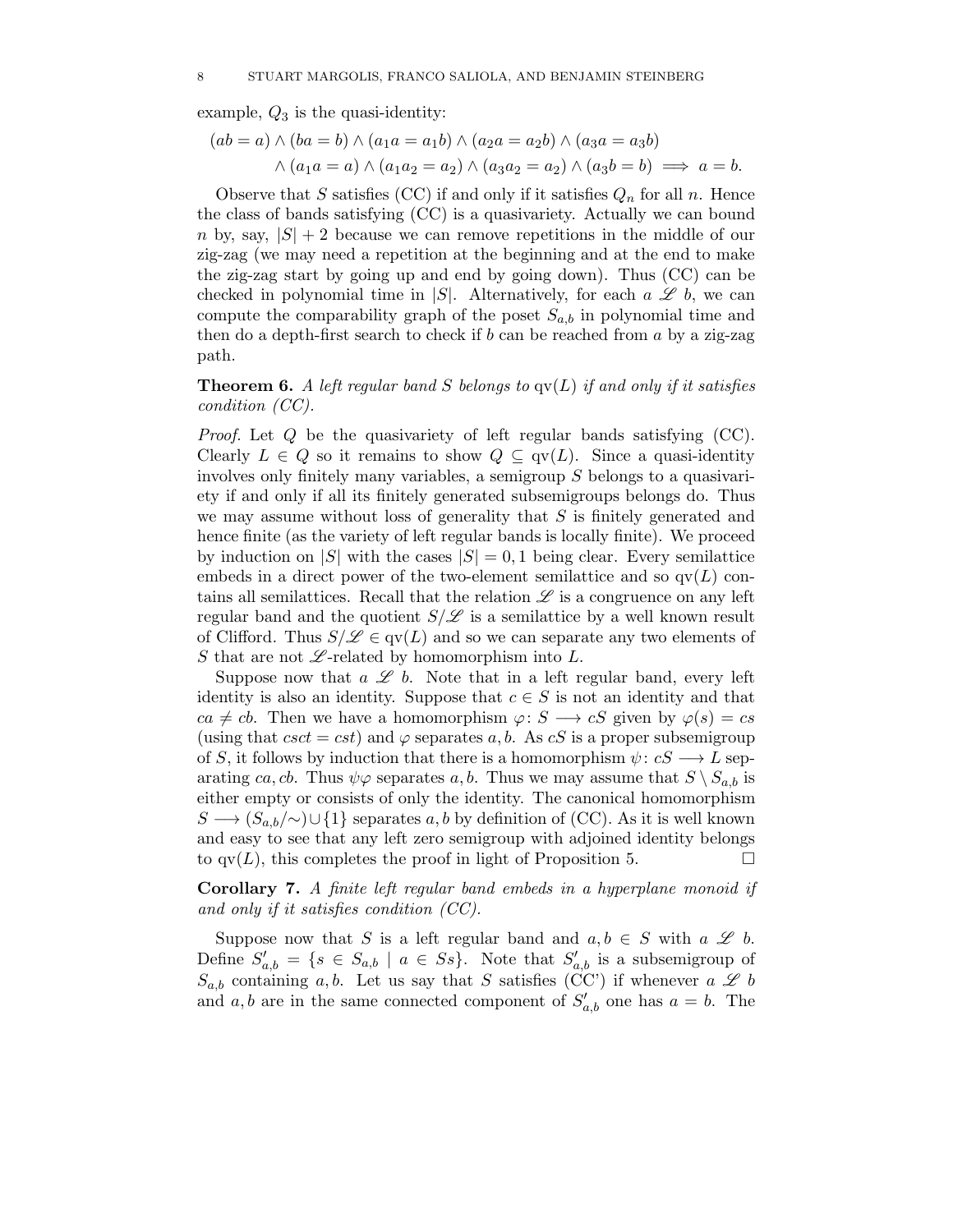left regular bands satisfying (CC') form a quasivariety. It is defined by the quasi-identities  $Q'_n$  stating that  $a \mathcal{L} b$  and  $a \sim_n b$  in  $S'_{a,b}$  implies  $a = b$ . Again, one can check in polynomial time whether S satisfies (CC').

# **Theorem 8.** *A left regular band belongs to* qv(ZL) *if and only if it satisfies condition (CC').*

*Proof.* The left regular band ZL clearly satisfies (CC'). By the argument in the proof of Theorem 6, it suffices to show that if  $S$  is a finite left regular band satisfying (CC'), then  $S \in qv(ZL)$ , which we proceed to do by induction on |S|. The base cases  $|S| = 0, 1$  are trivial. As before, since semilattices belong to  $qv(ZL)$ , it follows that if  $a, b \in S$  are not  $\mathscr L$ -equivalent, then we can separate them by homomorphisms into  $ZL$ . Suppose next that  $a \mathscr{L} b$ . If there exists  $c \in S$  a non-identity element with  $ca \neq cb$ , then as before we can use the homomorphism  $S \longrightarrow cS$  to separate a and b and then proceed by induction using that  $|cS| < |S|$ . Thus we may assume that  $S_{a,b}$  contains all non-identity elements of S. Let I be the ideal of elements  $x \in S$  with  $a \notin Sx$ and let T be a left zero semigroup with elements the connected components of  $S'_{a,b}$ . Then we can define a homomorphism  $S \longrightarrow \{1\} \cup T \cup \{0\}$  by sending I to 0, the identity of  $S$  (if there is one) to 1 and sending each element of  $S'_{a,b}$  to its connected component. This gives a map from S into an element of  $qv(ZL)$  separating a, b. This completes the proof.  $\Box$ 

**Corollary 9.** *A finite left regular band embeds in a complex hyperplane semigroup if and only if it satisfies condition (CC').*

# 5. On the non-existence of a finite basis of quasi-identities

Observe that if a quasivariety is finitely based (that is, has a finite basis of quasi-identities), then it can be defined by a set of quasi-identities over a finite alphabet. Clearly, if a quasivariety  $Q$  can be defined by quasiidentities in  $k$  variables, then a semigroup  $S$  belongs to  $Q$  if and only if each k-generated subsemigroup of S belongs to  $Q$ . Thus to show that  $Q$ cannot be defined by quasi-identities over a finite alphabet (and hence is not finitely based), it suffices to construct for each  $k \geq 0$  a semigroup  $S_k$ such that  $S_k \notin Q$  but all k-generated subsemigroups of  $S_k$  belong to Q.

In this section we construct a sequence  $B_n$ , for  $n \geq 3$ , of left regular bands such that  $|B_n| \longrightarrow \infty$ ,  $B_n \notin qv(ZL)$  and every proper subsemigroup of  $B_n$  belongs to  $qv(L)$ . As the variety of left regular bands is locally finite, it follows that the minimal number of generators of  $B_n$  goes to infinity as  $n \longrightarrow \infty$ . The argument of the previous paragraph then applies to yield that  $qv(L)$  and  $qv(ZL)$  cannot be defined by quasi-identities in finitely many variables and hence cannot be finitely based. Our construction is based on hyperplane face monoids.

Let  $F_n$  be the hyperplane face monoid associated to the n lines through the origin of  $\mathbb{R}^2$  at angles  $2k\pi/n$  to the x-axis with  $k = 0, 1, \ldots, n-1$ , for  $n \geq 2$ . Figure 1 shows  $F_3$ . Let  $C_1, C_2, \ldots, C_{2n}$  be the chambers visited in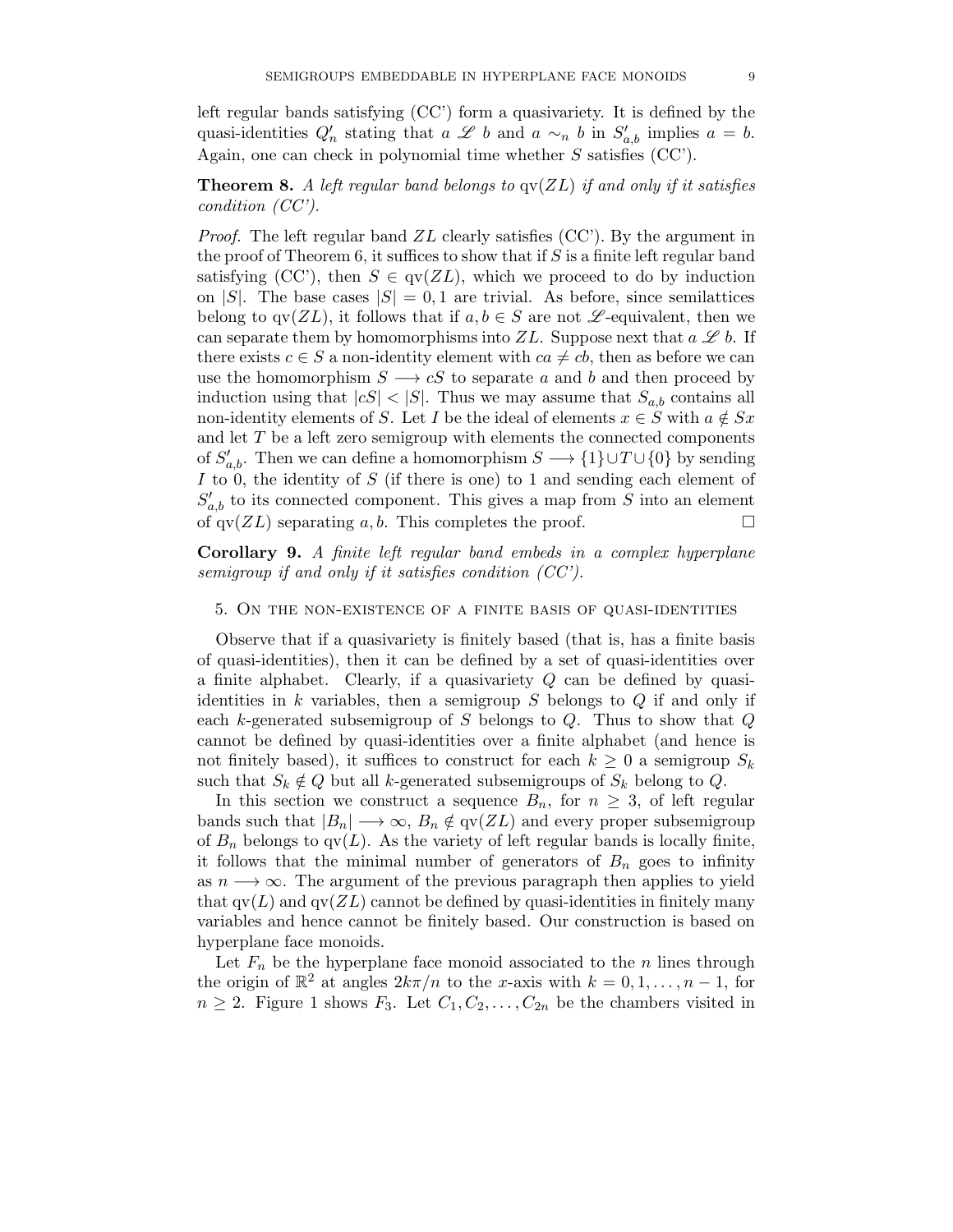

FIGURE 2. Three lines in the plane.



FIGURE 3. The semigroup  $B_3$ .

counter-clockwise order starting from the x-axis and let  $r_1, r_2, \ldots, r_{2n}$  be the rays in counter-clockwise order starting from the positive  $x$ -axis. See Figure 2 for the case  $n = 3$ . Assume now that  $n \geq 3$ . Denote by  $F'_n$  the subsemigroup obtained from  $F_n$  by removing the origin and the  $\mathscr{L}$ -class corresponding to the x-axis, i.e.,  $r_1$  and  $r_{n+1}$ . Then  $C_n, C_{n+1}$  are separated only by the  $x$ -axis and hence are on the same side of each line remaining in  $F'_n$ . It follows that  $xC_n = xC_{n+1}$  for all  $x \in F'_n$ . Also  $C_n, C_{n+1}$  are left zeroes. Therefore the equivalence relation on  $F'_n$  whose only non-singleton block is  $\{C_n, C_{n+1}\}\$ is a congruence. Let  $B_n$  be the corresponding quotient and denote by C the equivalence class  $\{C_n, C_{n+1}\}\)$ . See Figure 3 for the case  $n=3$ .

Let us begin by proving that  $B_n$  does not belong to qv  $(ZL)$ . First observe that since  $C_1, C_{2n}$  are only separated by the x-axis, whose faces are removed to form  $F'_n$ , it follows that  $xC_1 = xC_{2n}$  for all  $x \in F'_n$  and hence the same is true in  $B_n$ . Thus  $B_n = (B_n)_{C_1, C_{2n}}$ . It suffices now to compute the connected components of  $B_n$ . The Hasse diagram of  $B_n$  is the zig-zag path

 $C_1 < r_2 > C_2 < r_3 \cdots < r_n > C < r_{n+2} > C_{n+2} < r_{n+3} \cdots < r_{2n} > C_{2n}$ 

from  $C_1$  to  $C_{2n}$ ; see Figure 4 for the case  $n = 3$ . It follows that  $B_n$  does not satisfy (CC').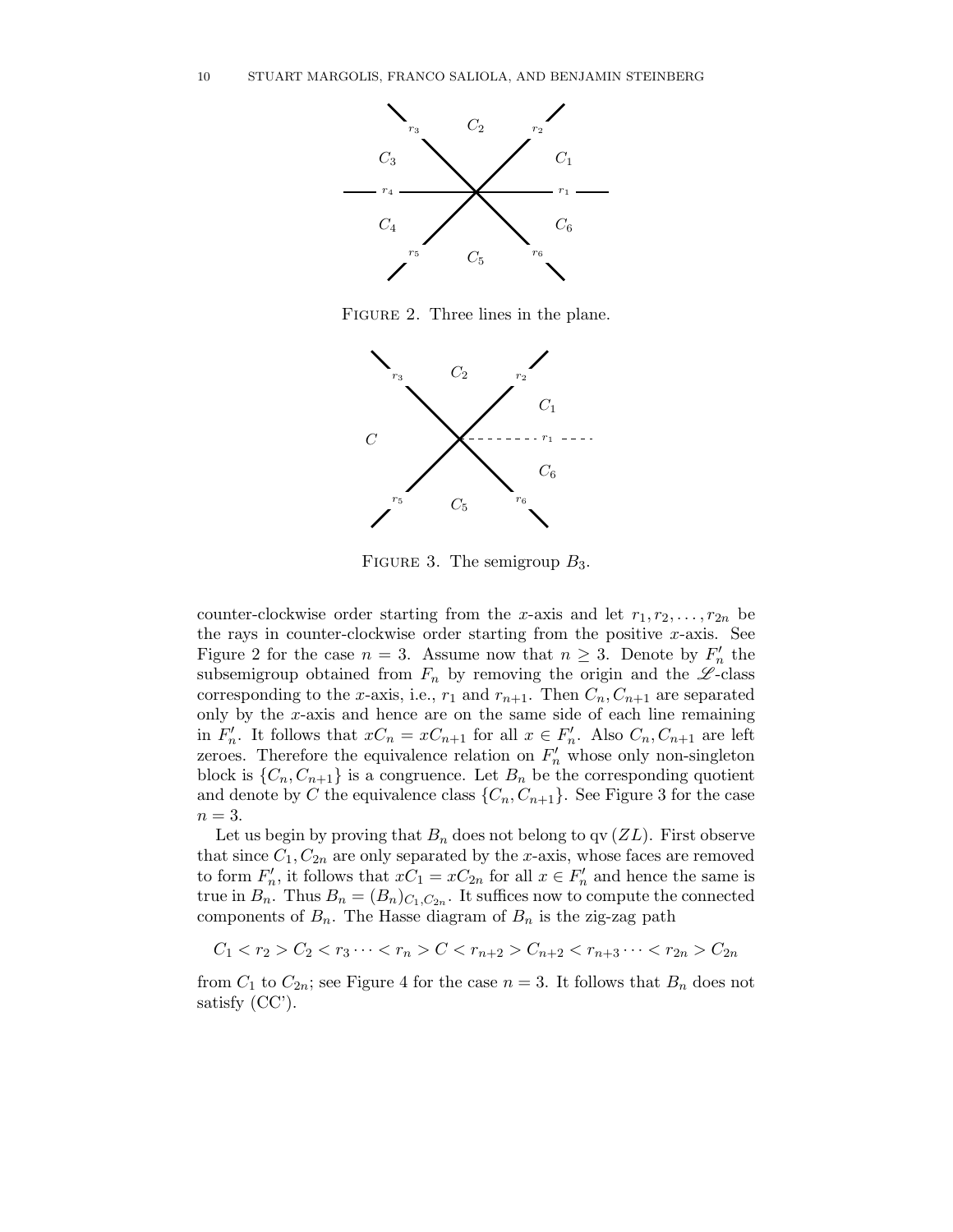

FIGURE 4. Hasse diagram of  $B_3$ .

Identifying  $C_1$  and  $C_{2n}$  is a congruence on  $B_n$  (because  $C_1, C_{2n}$  lie on the same side of every hyperplane except the  $x$ -axis, which is removed in forming  $F'_n$ , and they are left zeroes). The quotient is isomorphic to  $F_{n-1}$ with the origin removed. Thus we can separate all pairs of elements of  $B_n$ except  $\{C_1, C_{2n}\}\$  by a homomorphism into a hyperplane face monoid. In particular, any subsemigroup of  $B_n$  that does not contain both  $C_1$  and  $C_{2n}$ belongs to  $qv(L)$ . On the other hand, because the Hasse diagram of  $B_n$ is a line from  $C_1$  to  $C_{2n}$  if S is any proper subsemigroup of  $B_n$  containing  $\{C_1, C_{2n}\}\$ , then  $C_1$  and  $C_{2n}$  are in different connected components of S and hence  $S \longrightarrow S/\sim$  is a homomorphism from S to a left zero semigroup (and hence a member of  $qv(L)$  separating  $C_1$  and  $C_{2n}$ . This completes the proof that any proper subsemigroup of  $B_n$  belongs to  $qv(L)$ . We have thus proven the following.

**Theorem 10.** *If* Q *is a quasivariety generated by a finite semigroup and*  $qv(L) \subseteq Q \subseteq qv(ZL)$  *then* Q *has no finite basis of quasi-identities. In fact,* Q *cannot be defined by quasi-identities over a finite alphabet.*

As a corollary, we obtain  $qv(L)$  is a minimal non-finitely based quasivariety.

**Corollary 11.** qv(L) *is a minimal non-finitely based quasivariety.*

### 6. Open problems

In Section 2 we mentioned two open problems. We describe them in detail here.

**Problem 12.** *Is it true that the quasivarieties*  $qv(L)$  *or*  $qv(ZL)$  *have no independent basis for their quasi-identities?*

We remarked in Section 2 that Sapir proved [31] that the semigroup  $C_{3,1}$ has no independent basis of quasi-identities. It is therefore reasonable to ask if the same is true for  $qv(L)$  and  $qv(ZL)$ .

**Problem 13.** *Is it true that any left or right regular band (band, completely regular semigroup, finite semigroup) that contains either* L *or its dual* R *as a subsemigroup has no finite basis for its quasi-identities? That is, is* L *SNFQB for left regular bands (bands, completely regular semigroups, finite semigroups)?*

Of course a positive solution to this problem would be a major contribution to the decidability of the finite basis problem for quasi-identities of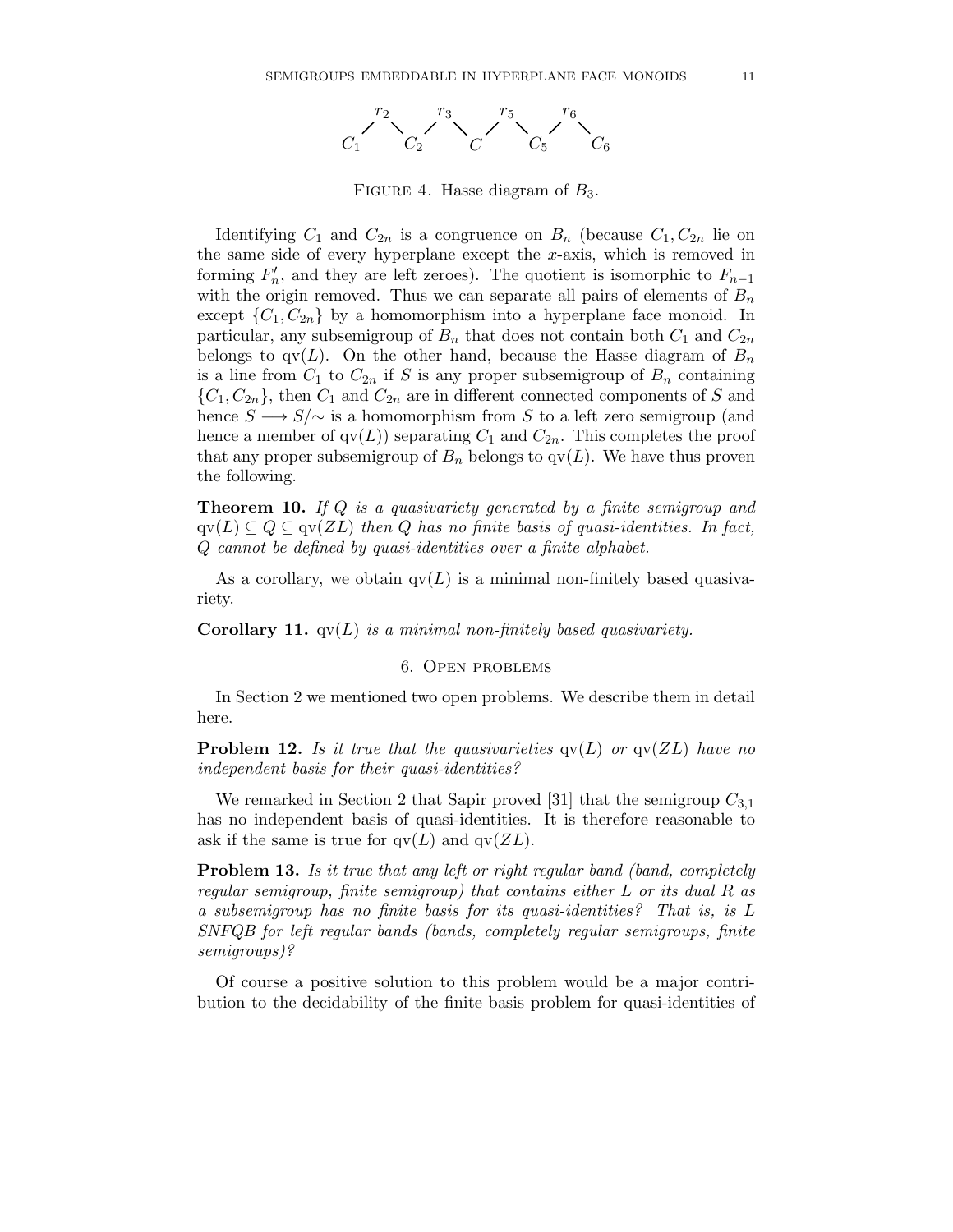finite semigroups. As mentioned in section 2, no semigroup with index more than 2 has a finite basis of quasi-identities [16]. Sapir's thesis [32] has examples of bands in the variety  $\llbracket x^2 = x, xyz = xyzxz \rrbracket$  that are SNQFB for the class of all finite semigroups, but none of these are LRBs.

Thus a positive solution to this problem for completely regular semigroups, for example, would complete the decidability question for semigroups of index 1. As far as we know, no semigroup of size greater than 2 and not covered by the results of [16] or [13] has been proven to have a finite basis for its quasi-identities. In particular, there is no non-normal band that is known to have a finite basis for its quasi-identities (to the best of our knowledge).

#### Acknowledgements

The authors would like to thank Igor Dolinka for helpful correspondence on questions related to this paper and Mark Sapir for explaining in detail the results of his thesis [32] that impinge upon this paper.

#### **REFERENCES**

- [1] M. Aguiar and S. Mahajan. Coxeter groups and Hopf algebras, volume 23 of Fields Institute Monographs. American Mathematical Society, Providence, RI, 2006. With a foreword by Nantel Bergeron.
- [2] M. Aguiar and S. Mahajan. Monoidal functors, species and Hopf algebras, volume 29 of CRM Monograph Series. American Mathematical Society, Providence, RI, 2010. With forewords by Kenneth Brown and Stephen Chase and André Joyal.
- [3] C. Bergman and G. Slutzki. Complexity of some problems concerning varieties and quasi-varieties of algebras. SIAM J. Comput., 30(2):359-382, 2000.
- [4] P. Bidigare, P. Hanlon, and D. Rockmore. A combinatorial description of the spectrum for the Tsetlin library and its generalization to hyperplane arrangements. Duke Math.  $J., 99(1):135-174, 1999.$
- [5] A. P. Biryukov, Varieties of idempotent semigroups, Algebra and Logic, 9(3):153-164, 1970.
- [6] A. Björner. Random walks, arrangements, cell complexes, greedoids, and selforganizing libraries. In Building bridges, volume 19 of Bolyai Soc. Math. Stud., pages 165–203. Springer, Berlin, 2008.
- [7] K. S. Brown. Semigroups, rings, and Markov chains. J. Theoret. Probab., 13(3):871– 938, 2000.
- [8] K. S. Brown. Semigroup and ring theoretical methods in probability. In Representations of finite dimensional algebras and related topics in Lie theory and geometry, volume 40 of Fields Inst. Commun., pages 3–26. Amer. Math. Soc., Providence, RI, 2004.
- [9] K. S. Brown and P. Diaconis. Random walks and hyperplane arrangements. Ann. Probab., 26(4):1813–1854, 1998.
- [10] S. Burris and H. P. Sankappanavar. A course in universal algebra, volume 78 of Graduate Texts in Mathematics. Springer-Verlag, New York, 1981.
- [11] F. Chung and R. Graham. Edge flipping in graphs. Adv. in Appl. Math. 48(1):37–63, 2012.
- [12] Charles Fennemore, All varieties of bands. Semigroup Forum 1(1):172-179, 1970.
- [13] J. A. Gerhard and A. Shafaat. Semivarieties of idempotent semigroups. Proc. London Math. Soc. 22:667–680, 1971.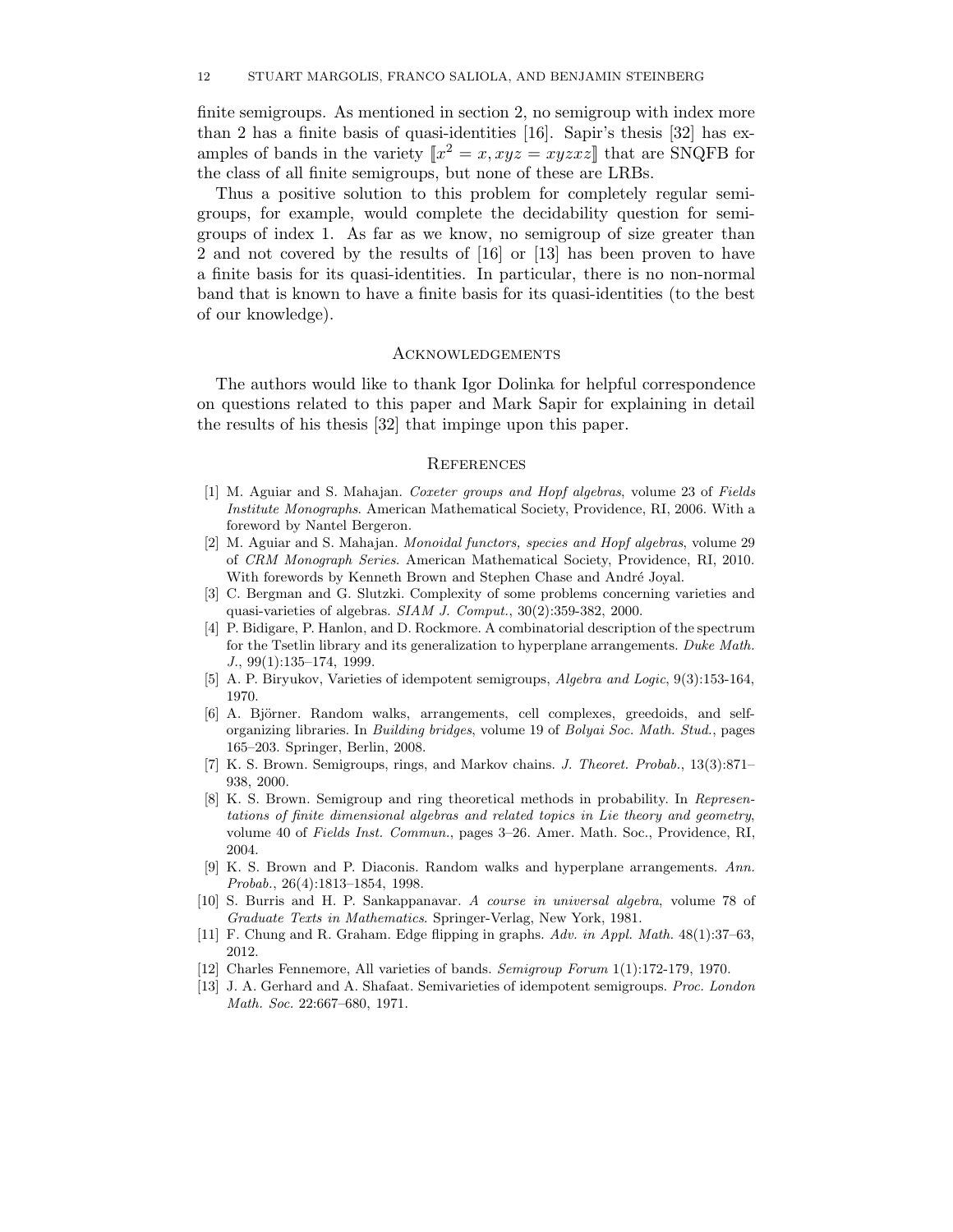- [14] V. A. Gorbunov Covers in lattices of quasivarieties and the independent axiomatizability. Algebra i Logika 16(5):507–548, 1977.
- [15] M. Jackson and R. McKenzie. Interpreting graph colorability in finite semigroups. Internat. J. Algebra Comput. 16(1): 119-140, 2006.
- [16] M. Jackson and M. Volkov. Relatively inherently nonfinitely *q*-based semigroups. Trans. Amer. Math. Soc. 361(4):2181-2206, 2009.
- [17] J. Lawrence and R. Willard. On finitely based groups and nonfinitely based quasivarieties. Journal of Algebra 203(1):9-11, 1998.
- [18] F. W. Lawvere. Qualitative distinctions between some toposes of generalized graphs. In Categories in computer science and logic (Boulder, CO, 1987), volume 92 of Contemp. Math., pages 261–299. Amer. Math. Soc., Providence, RI, 1989.
- [19] F. W. Lawvere. More on graphic toposes. Cahiers Topologie Géom. Différentielle  $Cat\acute{e}g.$ , 32(1):5–10, 1991. International Category Theory Meeting (Bangor, 1989 and Cambridge, 1990).
- [20] F. W. Lawvere. Linearization of graphic toposes via Coxeter groups. J. Pure Appl. Algebra, 168(2-3):425–436, 2002. Category theory 1999 (Coimbra).
- [21] R. C. Lyndon. Identities in two-valued calculi. Trans. Am. Math. Soc. 71(3):457–465, 1951.
- [22] S. W. Margolis and M. V. Sapir. Quasi-identities of finite semigroups and symbolic dynamics. Israel J. Math. 92(1–3):317-331, 1995.
- [23] S. W. Margolis, F. V. Saliola and B. Steinberg. Combinatorial topology and the global dimension of algebras arising in combinatorics. Submitted, 2012.
- [24] McKenzie, R. Tarski's finite basis problem is undecidable. Internat. J. Algebra Comput. 6(1):49-104, 1996.
- [25] S. Oates and M. B. Powell. Identical relations in finite groups. J. Algebra 1:11–39, 1964.
- [26] A. Yu. Olshanskii. Conditional identities in finite groups. Sibirsk. Mat. Zh. 15:1409– 1413, 1974, 1409–1413. [Russian; English translation in Siberian Math. J. 15:1000- 1003, 1975].
- [27] J. Rhodes and B. Steinberg. The *q*-theory of finite semigroups. Springer Monographs in Mathematics. Springer, New York, 2009.
- [28] F. V. Saliola. The quiver of the semigroup algebra of a left regular band. Internat. J. Algebra Comput., 17(8):1593–1610, 2007.
- [29] F. V. Saliola. The face semigroup algebra of a hyperplane arrangement. Canad. J. Math., 61(4):904–929, 2009.
- [30] F. Saliola and H. Thomas, Oriented interval greedoids. Discrete Comput. Geom., 47(1):64–105, 2012.
- [31] M. V. Sapir. On the quasivarieties generated by finite semigroups. Semigroup Forum 20(1):73-88, 1980.
- [32] M. V. Sapir. Quasivarieties of Semigroups. Candidate Thesis, Sverdlovsk, University of the Urals, 1981.
- [33] M. V. Sapir. Varieties with a countable number of subquasivarieties. Sibirsk. Mat. Zh., 25(3):148–163, 1984.
- [34] A. Shafaat. On implicational completeness. Canad. J. Math. 26:761-768, 1974.
- [35] M. V. Volkov. The finite basis problem for finite semigroups. Sci. Math. Jpn. 53(1):171–1999, 2001.